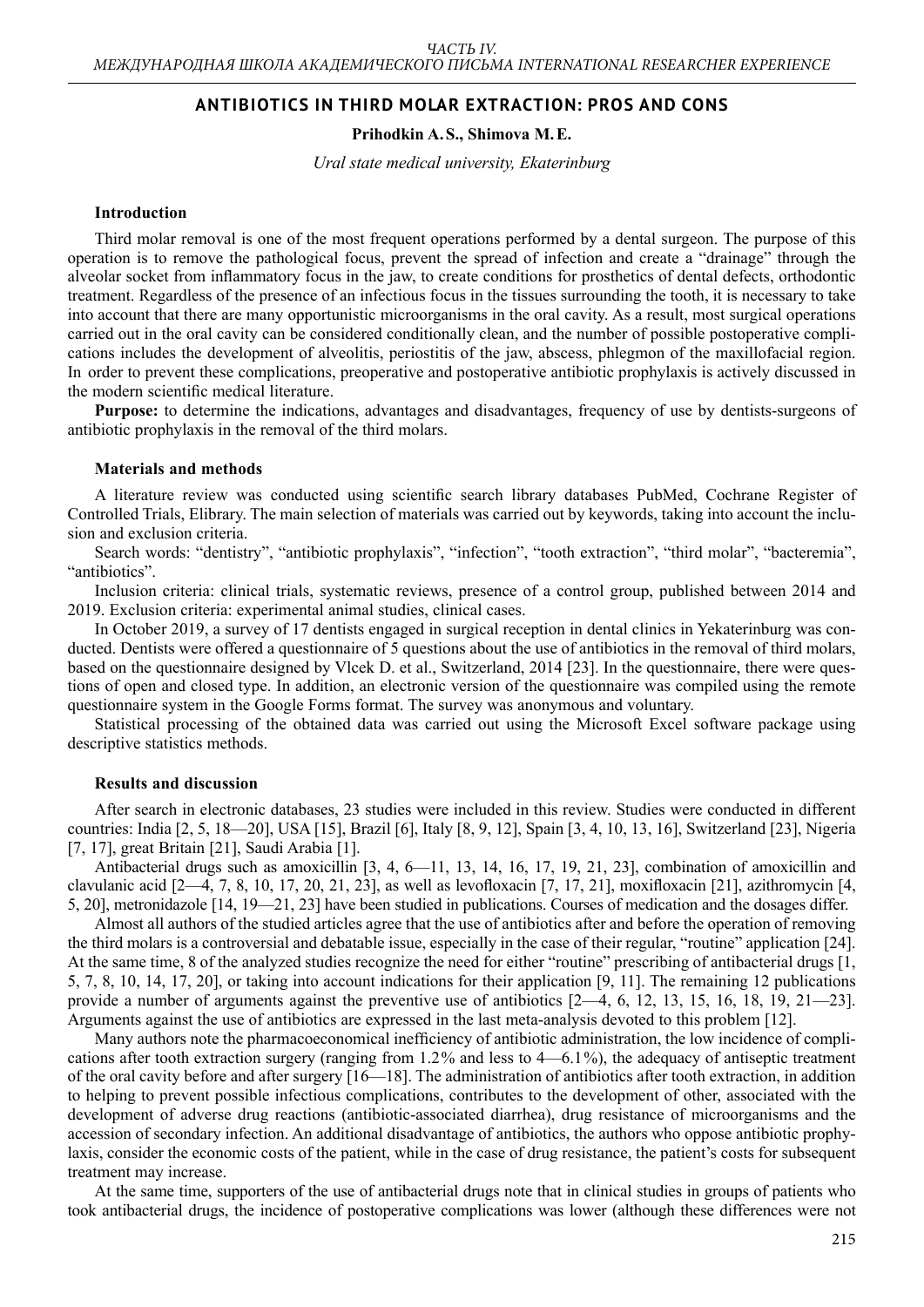always reliable). When prescribing antibiotics, it is important to take into account the patient's history – the presence of comorbidities, allergies or intolerance to drugs. The authors consider immunodeficiency of the patient, the presence of concomitant pathology, including endocrine diseases (diabetes mellitus), in the stage of decompensation, in the presence of risks of bacteremia and infectious endocarditis to be an unconditional indication for the use of antibacterial drugs.

The question of antibiotic prophylaxis in the preoperative period and the need for its continuation in the postoperative period also remains controversial. Courses and dosages of antibacterial drugs varied (table 1).

In order to find out the frequency of use of antibacterial drugs in the removal of the third molars by dentists-surgeons of Yekaterinburg, a survey was conducted among them.

17 dentists-surgeons took part in the survey. Work experience in the specialty of respondents ranged from 1 to 10 years or more, with less than 5 years of work experience  $-1$  doctor (5.9%), 5—10 years of experience — 3 doctors  $(17.6%)$ , more than 10 years of experience — 13 doctors  $(76.5%)$ .

According to the survey, 14 doctors (82.4 %) prescribe antibiotics to their patients when removing the third molars, while more often antibacterial drugs (83.3<sup>%</sup>) are recommended for use after tooth extraction surgery.

The results of the survey demonstrate that dentists-surgeons use different antibiotics with different dosages and courses of treatment for the removal of the third molars (table 2).

The surveyed dentists-surgeons of Yekaterinburg remove from 6 to 20 (10 of the respondents or 58.8 %) or more than 20 (7 of the respondents or 41.1 %) third molars per month.

## **Conclusion**

The use of antibacterial drugs in the removal of the third molars is controversial. Routine administration of these drugs is not rational. The absolute indication for the use of antibacterial drugs is the presence of concomitant pathology in the patient, including endocrine diseases (diabetes mellitus), in the stage of decompensation, the presence of a high risk of bacteremia and infectious endocarditis. According to modern scientific publications and a survey of dental surgeons, the most commonly prescribed antibacterial drugs for the removal of third molars are amoxicillin and a combination of amoxicillin with clavulanic acid.

#### **References**

- 1. Necessity of Antibiotics to Reduce Inflammatory Complications after Third Molar Extractions: A Prospective Study / M.J. Al Harbi, M.A. A. Alomaym, M.F. Mohammed Aldohan, I. Fahad Alkurdi // J Pharm Bioallied Sci. – 2019. – Vol. 11. – P. 13–17. doi: 10.4103 / jpbs. JPBS\_232\_18.
- 2. Antibiotics in third molar extraction; are they really necessary: A non-inferiority randomized controlled trial/A. Arora, A. Roychoudhury, O. Bhutia, S. Pandey, S. Singh, B.K. Das // Natl J Maxillofac Surg. – 2014. – Vol. 5, № 2. – P. 166–171. doi: 10.4103 / 0975-5950.154821.
- 3. Efficacy of amoxicillin and amoxicillin / clavulanic acid in the prevention of infection and dry socket after third molar extraction. A systematic review and meta-analysis / M.I. Arteagoitia, L. Barbier, J. Santamaría, G. Santamaría, E. Ramos // Med Oral Patol Oral Cir Bucal. – 2016. – Vol. 21, № 4. – P. 494–504. doi: 10.4317 / medoral. 21139.
- 4. Survey of Spanish dentists on the prescription of antibiotics and antiseptics in surgery for impacted lower third molars / M.I.Arteagoitia, E. Ramos, G. Santamaría, J. Álvarez, L. Barbier, J. Santamaría // Med Oral Patol Oral Cir Bucal. – 2016. – Vol. 21, № 1. – P. 82–87. doi: 10.4317/medoral. 20669.
- 5. Efficacy of Single Dose Azithromycin as Prophylactic Antibiotic in Surgical Removal of Mandibular Third Molars: A Clinical Study / E. Baltacioglu, M. Aslan, Ö. Saraç, A. Saybak, P. Yuva // J. Maxillofac. Oral Surg. – 2013. – Vol. 12, № 4. – P. 382–386. doi: 10.1007 / s12663‑012‑0464‑5
- 6. A Single Dose of Amoxicillin and Dexamethasone for Prevention of Postoperative Complications in Third Molar Surgery: A Randomized, Double-Blind, Placebo Controlled Clinical Trial/M.C. Bortoluzzi, D.L. Capella, T. Barbieri, M. Pagliarini, T. Cavalieri, R. Manfro // J Clin Med Res. – 2013. – Vol. 5, № 1. – P. 26–33. doi: 10.4021 / jocmr1160w.
- 7. Impact of Oral Antibiotics on Health-related Quality of life after Mandibular Third Molar Surgery: An Observational Study / R.O. Braimah, K.C. Ndukwe, J.F. Owotade, S.B. Aregbesola // Niger J Clin Pract. – 2017. – Vol. 20, № 9. – P. 1189–1194. doi: 10.4103/1119-3077.183235.
- 8. Antibiotic Prophylaxis on Third Molar Extraction: Systematic Review of Recent Data / G. Cervino, M. Cicciù, A. Biondi, S. Bocchieri, A.S. Herford, L. Laino, L. Fiorillo // Antibiotics. – 2019. – Vol. 8, № 53. doi: 10.3390 / antibiotics8020053.
- 9. Which route of antibiotic administration should be used for third molar surgery? A split-mouth study to compare intramuscular and oral intake / V. Crincoli, M. Di Comite, M.B. Di Bisceglie, M. Petruzzi, L. Fatone, C. De Biase, S. Tecco, F. Festa // Clin Ter. – 2014. – Vol. 165, № 1. – P. 12–16. doi: 10.7471 / CT. 2014.1665.
- 10. Comparative trial between the use of amoxicillin and amoxicillin clavulanate in the removal of third molars / F. Iglesias-Martín, A. García-Perla-García, R. Yañez-Vico, E. Aced-Jiménez, E. Arjona-Gerveno, J.D. González-Padilla, J.L. Gutierrez-Pérez, D. Torres-Lagares // Med Oral Patol Oral Cir Bucal. – 2014. – Vol. 19, № 6. – P. 612–615. doi: 0.4317 / medoral. 19778.
- 11. Lang, M.S. Do Antibiotics Decrease the Risk of Inflammatory Complications After Third Molar Removal in Community Practices?/M.S. Lang, M.L. Gonzalez, T.B. Dodson // J Oral Maxillofac Surg. -2017. – Vol. 75, № 2. – P. 249–255. doi: 10.1016/j. joms. 2016.09.044.
- 12. Antibiotics to prevent complications following tooth extractions (Review) / G. Lodi, L. Figini, A. Sardella, A. Carrassi, M. Del Fabbro, S. Furness // Cochrane Database Syst Rev. – 2012. – Vol. 11. doi: 10.1902 / jop. 2013.130002.